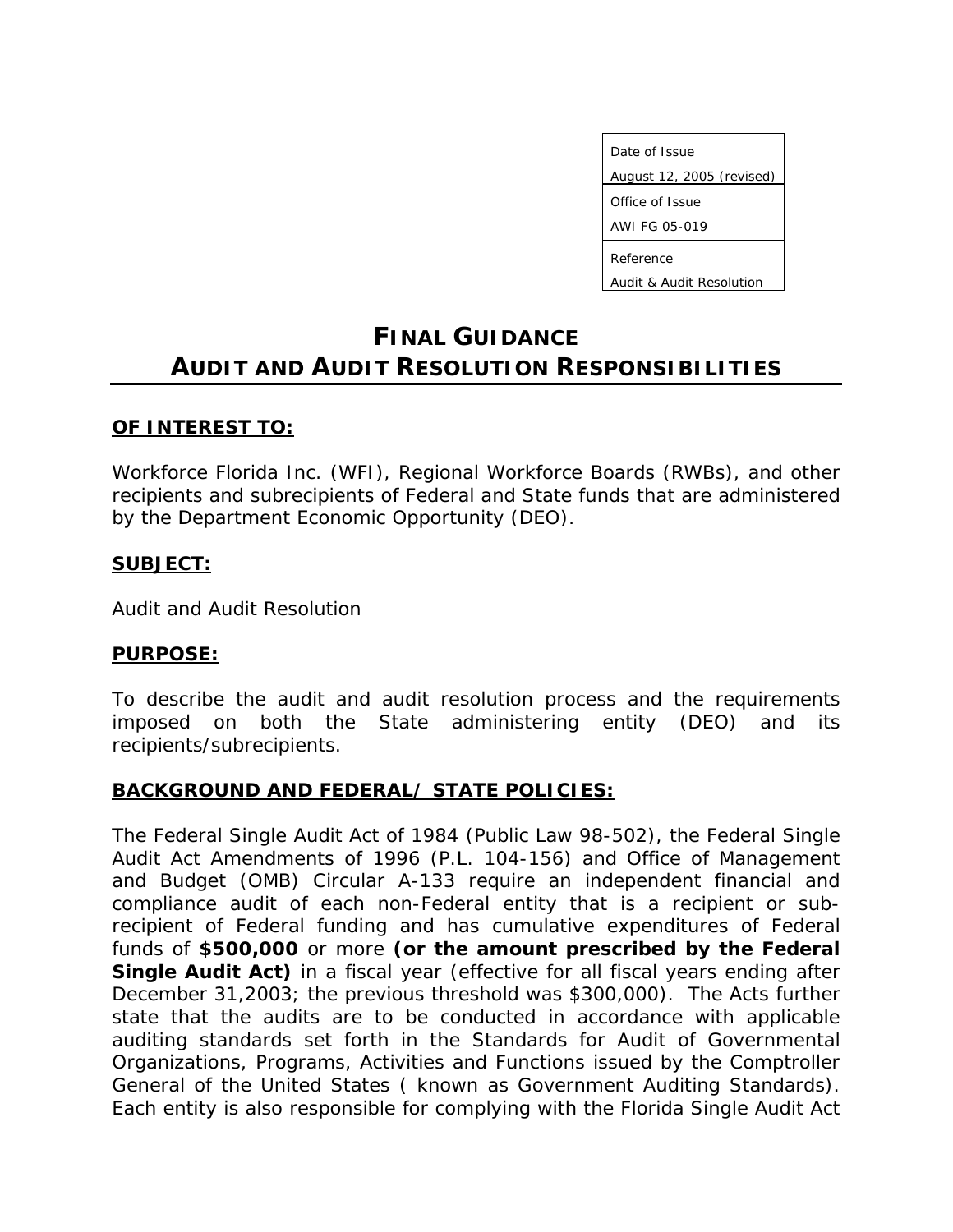if applicable (215.97 F.S. and Chapter 10.650, Rules of the Auditor General and Chapter 69I-5, Rules of the Department of Financial Services). The requirements of the Florida Single Audit Act are similar to those of OMB Circular A-133, but do encompass some special provisions not mandated by the OMB Circular. The focus of the Florida Single Audit Act is audit coverage of financial assistance provided by the State (such as General Revenue) rather than by the Federal Government.

# **I. Audits of DEO**

The State administering entity (DEO) is audited by the State Auditor General as part of the annual audit of Federal awards programs for all State agencies. As required by OMB A-133, the audit must be completed, and the audit report issued, within nine (9) months after the end of the audit period, i.e. the end of DEO's fiscal year, which is June 30. Upon completion of the audit, the Auditor General will ensure that the final audit report, which will also include DEO's corrective action plan for any audit findings, is transmitted to the Federal Audit Clearinghouse within the timeframe specified in OMB Circular A-133. The Federal Clearinghouse will distribute copies of the audit report to appropriate Federal grantor agencies.

Within a few months of report issuance, the U.S. Department of Labor (USDOL) and the U.S. Department of Health and Human Services (USDHHS) will contact DEO to initiate informal resolution of individual report findings, which usually requires submittal of additional information and evidence to support the satisfactory completion of corrective action. In addition, the U.S. Departments of Agriculture and Education are other Federal grantors that could conduct audit resolution activities with DEO.

#### **II. General Audit Requirements for Federal Funds**

The following General Audit Requirements apply to all non-Federal organizations receiving Federal awards, and having cumulative Federal expenditures of \$500,000 or more in a fiscal year. **The \$500,000 threshold is subject to change pursuant to the Federal Single Audit Act. Any references in this document to this threshold will automatically change to comply with Federal requirements.** 

1. All non-Federal entities that expend \$500,000 or more in Federal awards (from all sources combined) in a fiscal year must have an organizationwide Single Audit conducted in accordance with Section .500 of OMB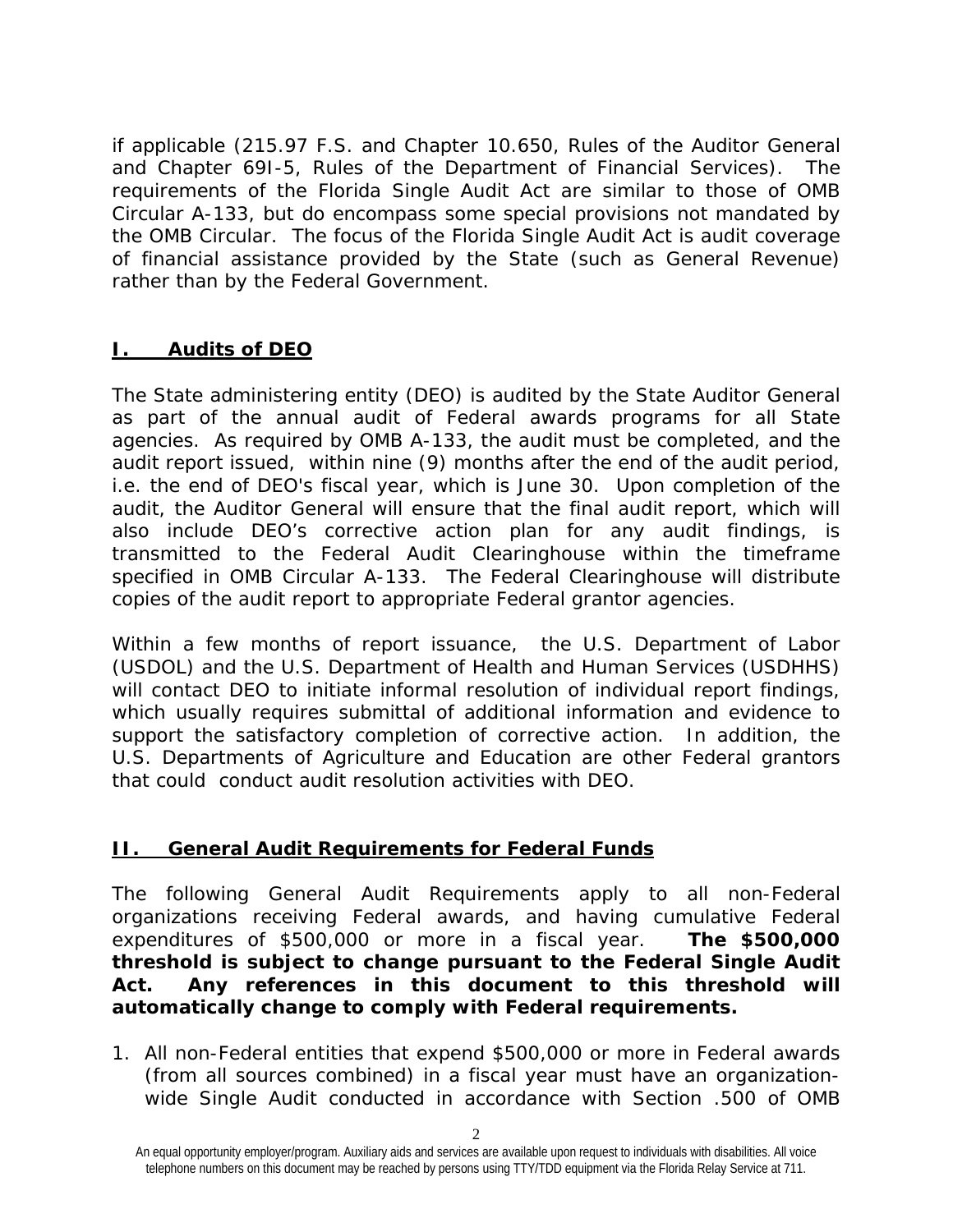Circular A-133. However, when an entity expends Federal awards under only one Federal program, and the Federal program's laws, regulations, or grant agreements do not require a financial statement audit, the entity may elect to have a Program Specific Audit conducted in accordance with Section .235 of OMB Circular A-133.

- 2. All audits must be conducted annually unless one of the exceptions noted in Section .220 of Circular A-133 applies.
- 3. The audit must be conducted by an independent auditor in accordance with Government Auditing Standards issued by the Comptroller General of the United States.
- 4. Audits must be conducted in accordance with grant governing regulations.

#### **III. GENERAL AUDIT REQUIREMENTS for STATE FINANCIAL ASSISTANCE**

State Financial Assistance is not as prevalent at the RWB level as Federal funding, but the appropriate audit planning must be done if such funding does exist.

1. Any non-state entity that expends a total amount of state financial assistance equal to or in excess of **\$500,000** in any fiscal year from all state sources combined, must have a state single audit conducted for that fiscal year. This \$500,000 expenditure threshold applies to all fiscal years ending after September 30, 2004; the threshold prior to September 30, 2004 was \$300,000. **The \$500,000 threshold is subject to change pursuant to the State Single Audit Act. Any references in this document to this threshold will automatically change to comply with any revisions to state requirements.** 

Whenever state single audits are required, they must be done in accordance with section 215.97 Florida Statutes (*Florida Single Audit Act*) and Chapter 10.650, Rules of the Auditor General, and Chapter 69I-5, Rules of the Department of Financial Services. However, if the entity receives state financial assistance under only one state project, the recipient may elect to have only a state project-specific audit.

2. State financial assistance includes state resources, such as General Revenue, expended under a state project as defined by the Florida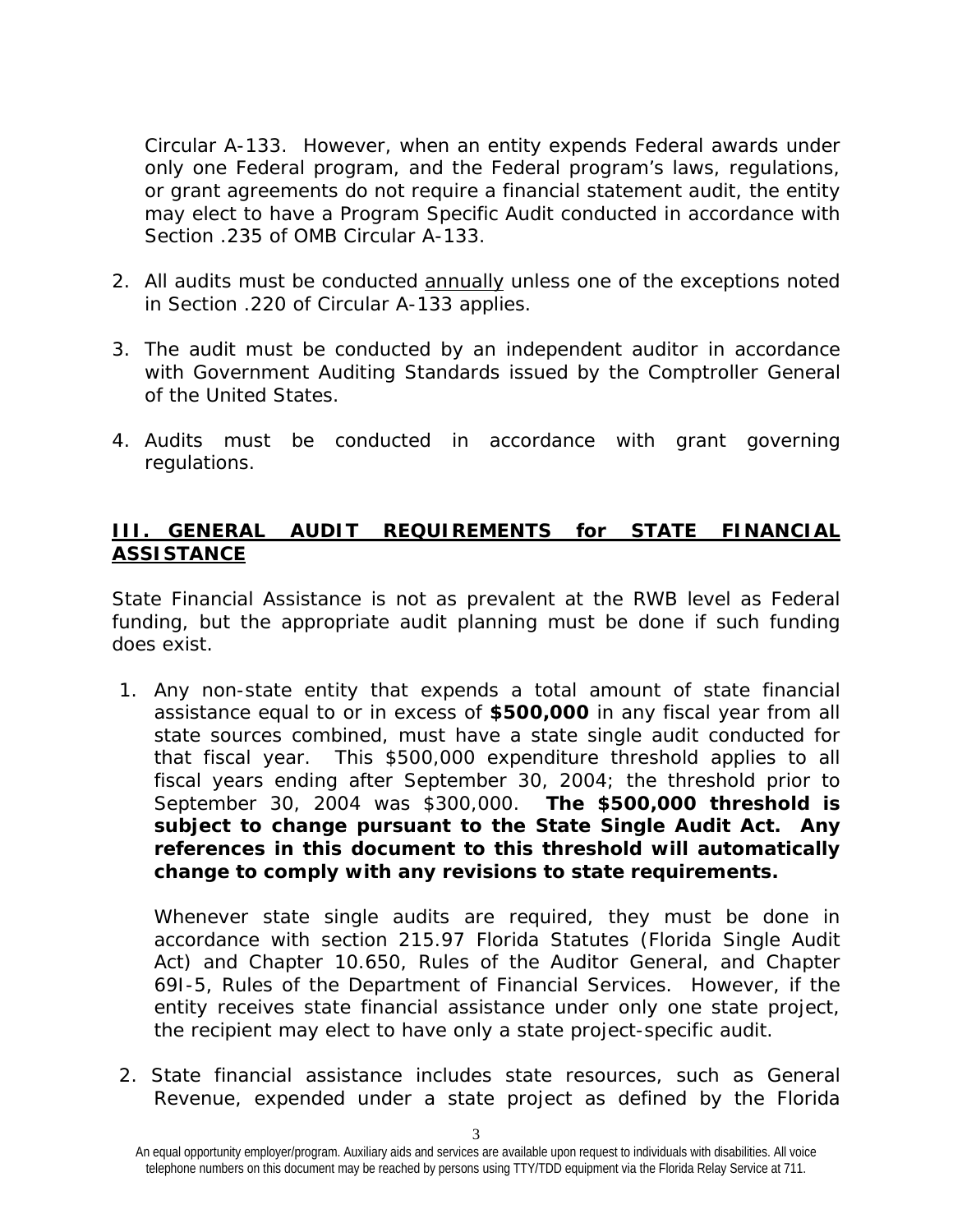Single Audit Act, but does not include Federal pass-through assistance or state matching for Federal awards.

- 3. These audits must be conducted annually in accordance with Government Auditing Standards.
- 4. An audit conducted in accordance with this section is in addition to any audit of Federal awards required by the Federal Single Audit Act. There are differences between Federal and Florida audit requirements as to what is to be audited. However, these two audits should be done in conjunction with one another when both are required.

#### **IV. Audit Exemption**

Non-Federal recipients and subrecipients that expend less than \$500,000 in a fiscal year in Federal awards are exempt from Federal Single Audit requirements for that year. Similarly, any entity that expends less than \$500,000 in a fiscal year in state financial assistance is exempt from Florida Single Audit requirements. However, in either case, records must be available for review or audit by appropriate Federal and State officials, which includes the Federal grantor agency, the U.S. General Accounting Office, the Department Economic Opportunity, Workforce Florida, Inc., the Florida Department of Financial Services, and the Florida Auditor General.

#### **V. Audit Requirements for Commercial Organizations:**

Although OMB Circular A-133 exempts commercial (for profit) organizations from single audit requirements, the pass-through entity has an obligation to ensure that for-profit subrecipients comply with Federal awards. Contracts should describe applicable compliance requirements under the Federal award(s) and for-profit subrecipients' compliance responsibility. Additionally, for-profits entities may be subject to certain specific audit requirements of individual Federal grantor agencies. For example, Section 667.200 (b)(2)(ii) of the Federal Regulations for WIA states, "Commercial organizations which are subrecipients under Workforce Investment Act (WIA) title I, and which expend more than the minimum level specified in OMB Circular A-133 (\$500,000) must have either an organization-wide audit conducted in accordance with A-133 or a program specific financial and compliance audit."

<sup>4</sup>

An equal opportunity employer/program. Auxiliary aids and services are available upon request to individuals with disabilities. All voice telephone numbers on this document may be reached by persons using TTY/TDD equipment via the Florida Relay Service at 711.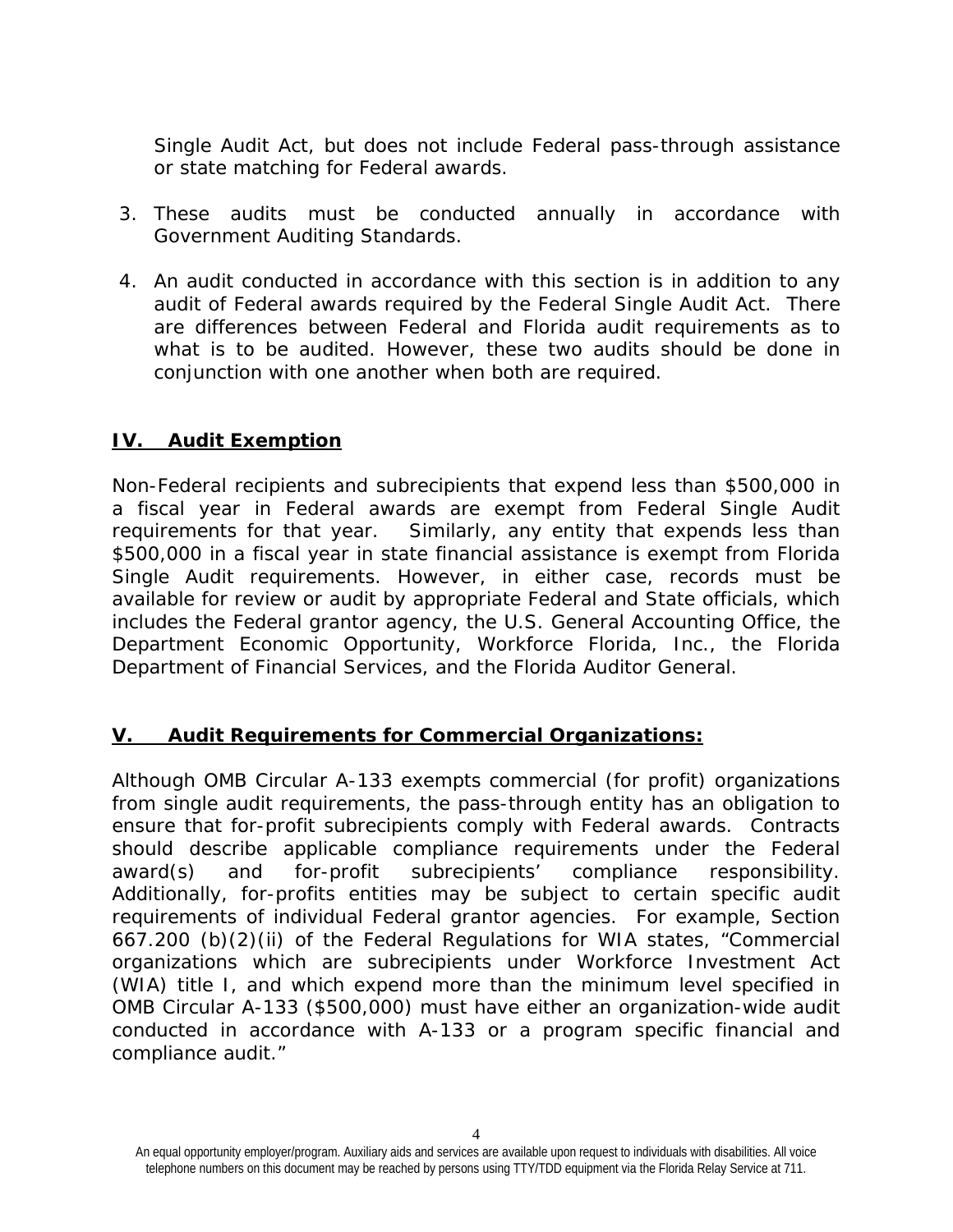However, the Florida Single Audit Act **does not exempt for-profit organizations** from obtaining an audit of state financial assistance.

# **VI. DEO's Responsibilities In Regards to Recipients and Subrecipients**

DEO must assist recipients and subrecipients in complying with the Federal and Florida Single Audit Acts and ensure that its duties as a pass-through entity (as defined in these Acts) are accomplished. The DEO offices directly involved with these duties include the Office of Inspector General, Grants Management , Finance and Accounting, and the Office of the General Counsel. DEO should perform six main responsibilities:

- 1. Ensuring that recipients and subrecipients are made aware of their responsibilities to obtain annual audits that are conducted in compliance with Federal and State audit requirements, and that audit reports are submitted to DEO within the required timeframe. This is accomplished in several ways:
	- Issuance of this Guidance Paper
	- Contracts issued by DEO will include a standard attachment describing the audit requirements under OMB Circular A-133 and the Florida Single Audit Act, as applicable.
	- The requirement that recipients and subrecipients prepare and submit written plans to DEO for obtaining the required audits and submitting the resulting reports to DEO in a timely manner.
	- Provide consulting and technical assistance to recipients/subrecipients and auditors regarding audit requirements and the programs being audited.
- 2. Providing recipients and subrecipients with necessary information regarding the programs that are being funded, along with the types and sources of funding (including identification of the program titles and numbers from the Catalog of Federal Domestic Assistance and the Catalog of State Financial Assistance) that will be needed in soliciting audit services. This information should be included in the contract (usually as part of the standard audit attachment) or other form of agreement with the recipients/subrecipients.
- 3. Conducting full and timely resolution of subrecipients' audits, including obtaining reasonable assurances that corrective actions have been implemented for all audit findings.
- 4. Collecting any debts resulting from costs that are disallowed in DEO's final Management Decision.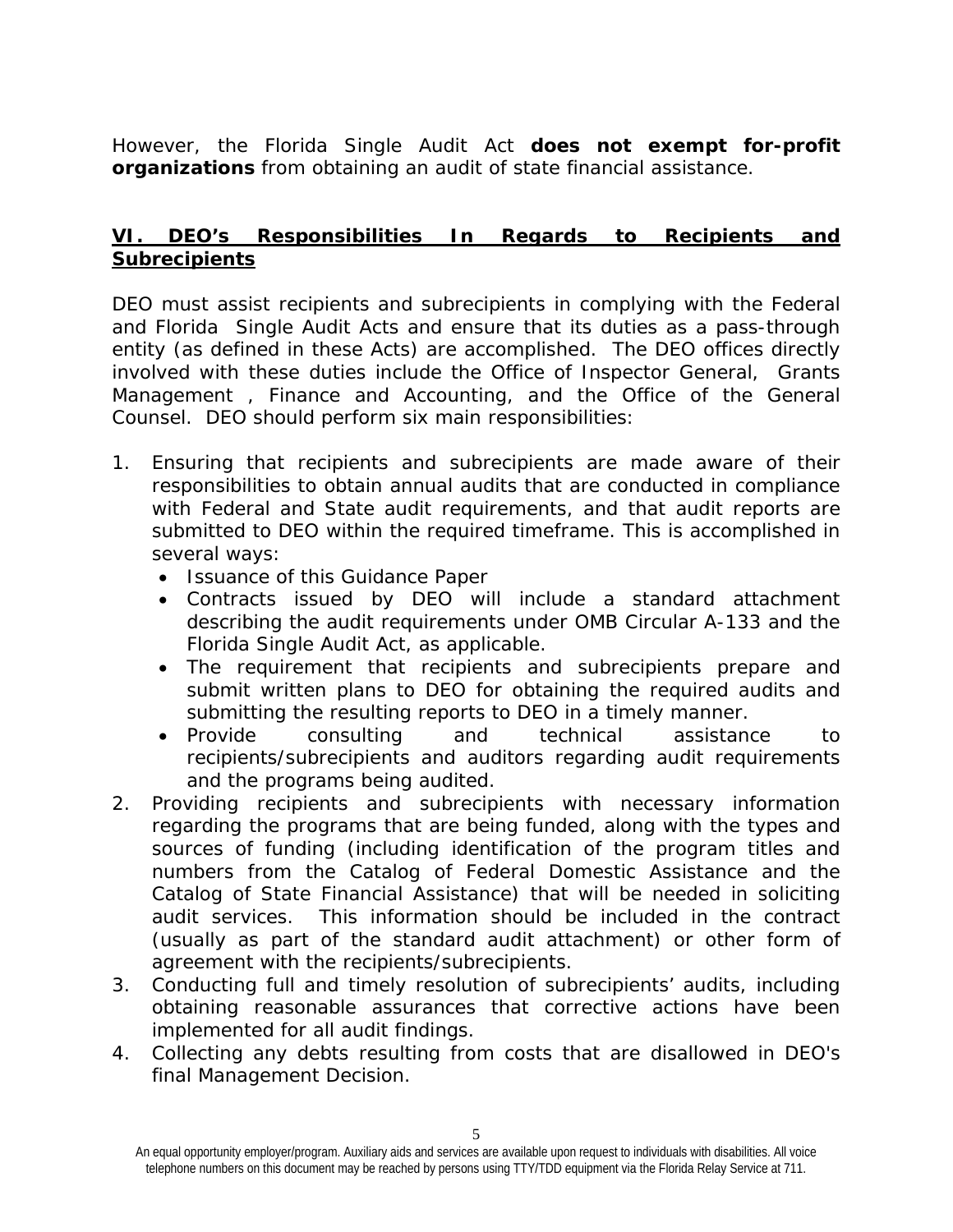- 5. Ensuring that recipients/subrecipients have a system in place for receiving and resolving the audit reports of their subrecipients.
- 6. Adjusting its fiscal and programmatic records as necessary in response to subrecipient audit findings.

#### **VII. Recipient and Subrecipient Responsibilities**

In order for audits to successfully achieve their purpose, recipients and subrecipients of DEO must conscientiously carry out several specific functions in accordance with Federal and State law. In addition, Workforce Florida , Inc. and DEO have established special guidelines concerning audit quality that WDBs are expected to follow. These functions and special guidance topics are as follows:

1. Prepare and submit an Annual Audit Plan to the DEO Office of Inspector General: Subrecipients that are not audited by the State Auditor General and which expend Federal awards of \$500,000 or more, and recipients who expend State financial assistance of \$500,000 or more, must provide an Annual Audit Plan to the DEO not later than 45 days after the end of their fiscal year. The Audit Plan must explain how the recipient/subrecipient will ensure that all funds are audited in accordance with the appropriate sections of OMB Circular A-133, the Federal Single Audit Act, the Florida Single Audit Act, and other applicable regulations, State laws, and WFI/DEO instructions and guidance.

The Audit Plan must provide the following information:

(a) The procedures to be used in procuring the audit firm, if procurement is necessary for the year in question. If the audit will be performed by the same company as used the year before, this should be indicated. (But, take note of the five-year retention policy discussed below under Special Guidance.) In arranging for audit services, subrecipients shall follow the procurement standards prescribed by OMB Circulars A-102 and A-110. Local procedures are to be followed if more restrictive.

#### **SPECIAL GUIDANCE** for **Audit Procurement**

Whether audit services are procured using an RFP process or some other means, it is essential to include certain steps in the evaluation process in order to help ensure that the auditor selected has the necessary qualifications.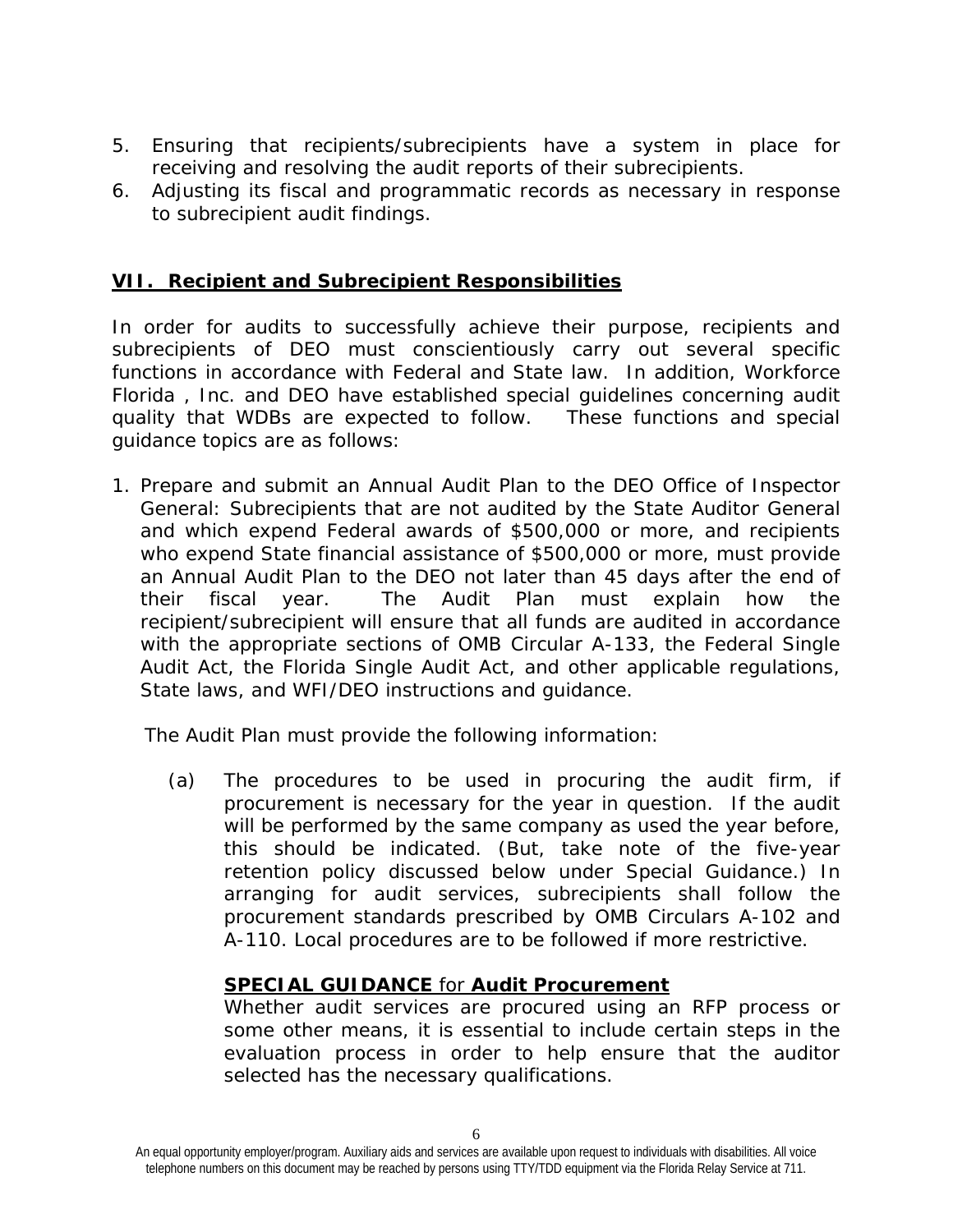- (1) When reviewing responses to an RFP or otherwise conducting a search for an auditor, the preferred approach is to rank potential candidates in order of qualifications, with price negotiation to be conducted beginning with the most qualified firm.
- (2) Require that prospective firms present their most recent peer review. Accounting firms that perform audits must obtain a peer review once every three years to comply with State licensing requirements.
- (3) Obtain client references for similar audit services. Contact these references for their opinions of the accounting firm.
- (4) Require that the company submit summaries of the qualifications for the auditors who would perform the engagement, including their experience in conducting single audits.
- (5) Require that the accounting firm disclose any disciplinary action taken by the State Board of Accountancy within the last three years.
- (6) When a firm is recruited and selected by the Executive Director (or the Director's designee) rather than by a committee of Board members, the Board should require that the Executive Director appear before the Board to explain the process by which the auditor was selected, including the criteria that were considered when evaluating the qualifications of the accounting firm. A representative of the proposed accounting firm should also meet with the Board to answer any questions.
- (7) The Board Chairperson should sign the audit engagment agreement, once legal counsel has reviewed it and after the Board has formally approved the selection of the auditor.
- **(8)** In addition, **RWBs must limit auditor retention to no more than five years**, at which time the RWB would have to follow its standard procurement process, plus the Special Guidance noted herein, to select a new qualified auditor. If an RWB believes that adherence to this five-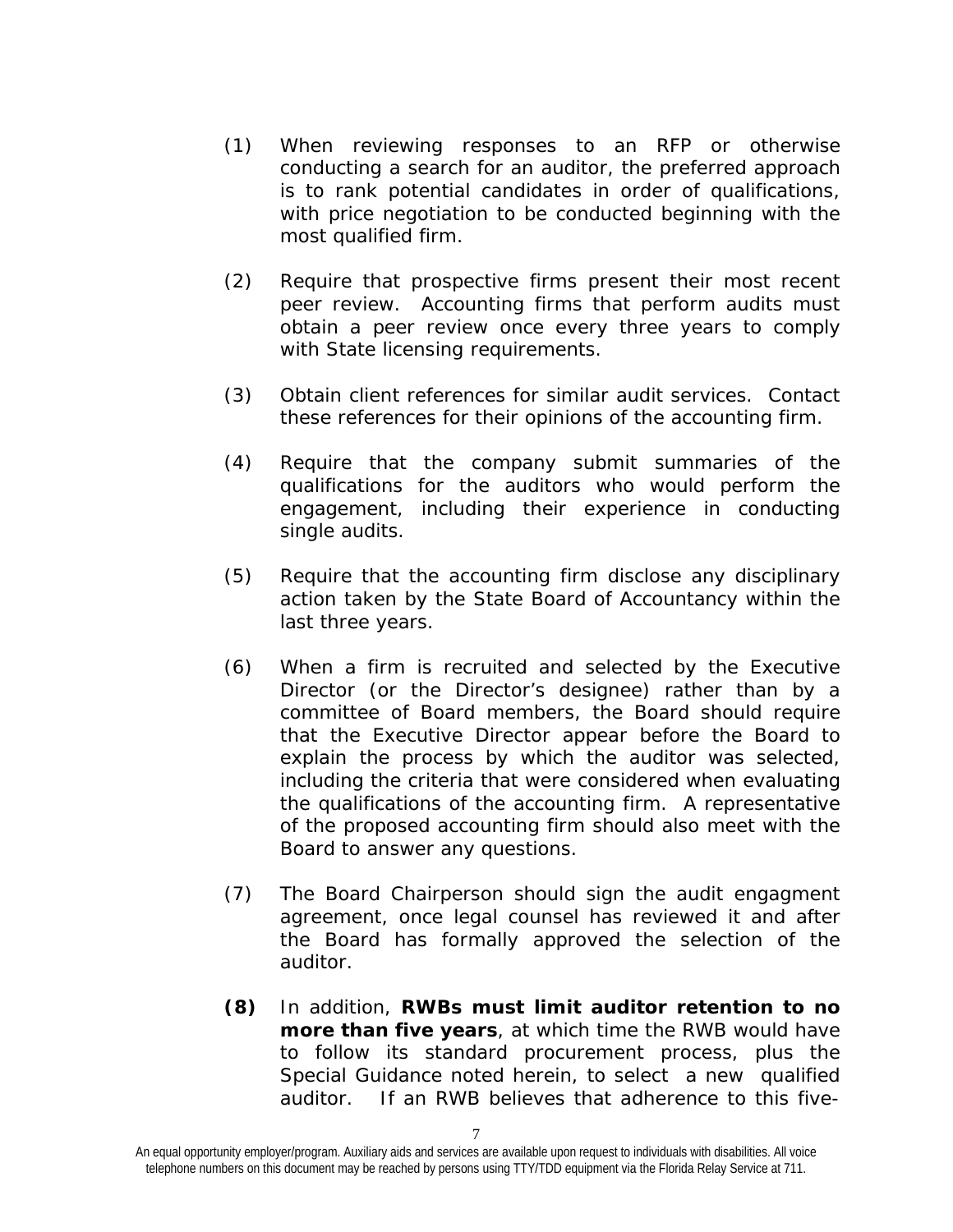year limitation would create a hardship for the Region or otherwise not be prudent, the RWB can appeal to the WFI Finance Committee for a waiver of this policy. A request for exemption from this policy should be done as early as possible, and certainly early enough to allow for the proper and timely solicitation of another auditor if the request for waiver is denied. **Commencing with the 2005-06 audit period, regions that have retained an auditor for five or more consecutive years must seek a new auditor, unless a waiver is approved by the Finance Committee.** 

- (b) Target dates for implementation of the plan, the completion of the audit and submission of the audit reports. **These target dates must ensure completion of the audit and issuance of the audit report within nine (9) months of the end of the fiscal year.**
- (c) Scope of audit to include identification of the funds to be audited by program title and Catalog of Federal Domestic Assistance (CFDA) No. and Catalog of State Financial Assistance (CSFA) No. if known.

**SPECIAL GUIDANCE FOR AUDIT TESTING AND REPORTING**  RWBs are required to communicate to their auditors the following procedures that must be performed:

- (1) It is essential that the audit firm test the RWB's reconciliation of its financial records to the One Stop Management Information System (OSMIS) maintained by DEO. The Auditor should include a note to the financial statements confirming whether such a reconciliation was done by the RWB in a satisfactory manner.
- (2) Auditors are required under Federal audit guidelines to test compliance with Federal cash management requirements and report any material problems. However, WFI/DEO have established state level guidance for cash management that also should be tested. The auditor should review the key guidelines contained in the OSMIS Manual produced by DEO concerning cash management, especially the criteria for Allowable Cash On Hand, and conduct the appropriate tests of compliance.
- (3) The audit must examine the status of compliance with state and federal laws governing structure, functions, and

An equal opportunity employer/program. Auxiliary aids and services are available upon request to individuals with disabilities. All voice telephone numbers on this document may be reached by persons using TTY/TDD equipment via the Florida Relay Service at 711.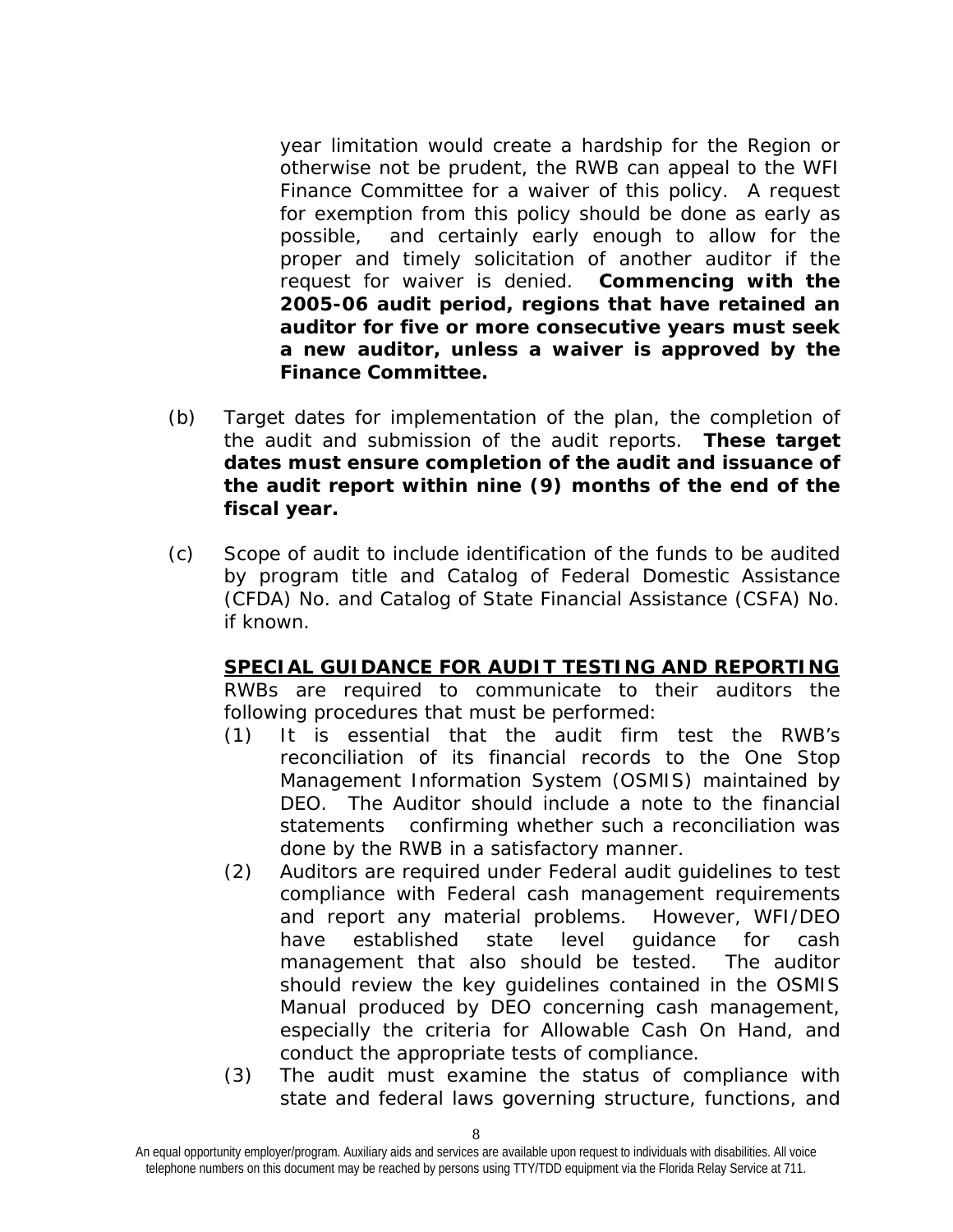mission of local workforce boards and report any material noncompliance.

- (4) Require that auditors always prepare and submit a Management Letter for those findings and observations not included in the audit report, as opposed to providing only a verbal briefing. The Management Letter should be addressed to the Board. Furthermore, the auditee must prepare a written statement of response to any Management Letter comments and this written response must be included in the audit report package that is submitted to DEO.
- (5) All funds administered by the Board must be included in the audit coverage. This includes funds that are provided to any auxiliary entity over which the Board exercises controlling influence, such as a Foundation. For purposes of this Guidance Document, all **Foundations or other similar entities** are considered to be affiliated organizations and, in some instances, may need to be classified as a component unit.

For any affiliated organization, at a minimum the audit report should disclose the entity's mission/purpose and summarized financial data including total assets, liabilities, net assets, revenues, expenditures, and the entity's relationship to the Board's activities. The auditor may need to provide other disclosures and presentations (such as consolidated financial statements) as appropriate after giving proper consideration of applicable accounting standards pronouncements regarding reporting of related entities (such as SOP 94-3).

- **(6) The auditor should state in the** *Report on Compliance and Internal Control Over Compliance Applicable to Each Major Federal Awards Program* **that the audit was conducted in accordance with the special audit guidance provided by the Department Economic Opportunity.**
- (d) A listing of all contracts or grants issued by the recipient/subrecipient for the fiscal year to be audited. This list should indicate the name of the contractor/grantee, the amount of the contract or grant and whether or not the contractor/grantee is a subrecipient that must procure an audit of its own, or is a vendor that does not have to obtain an audit.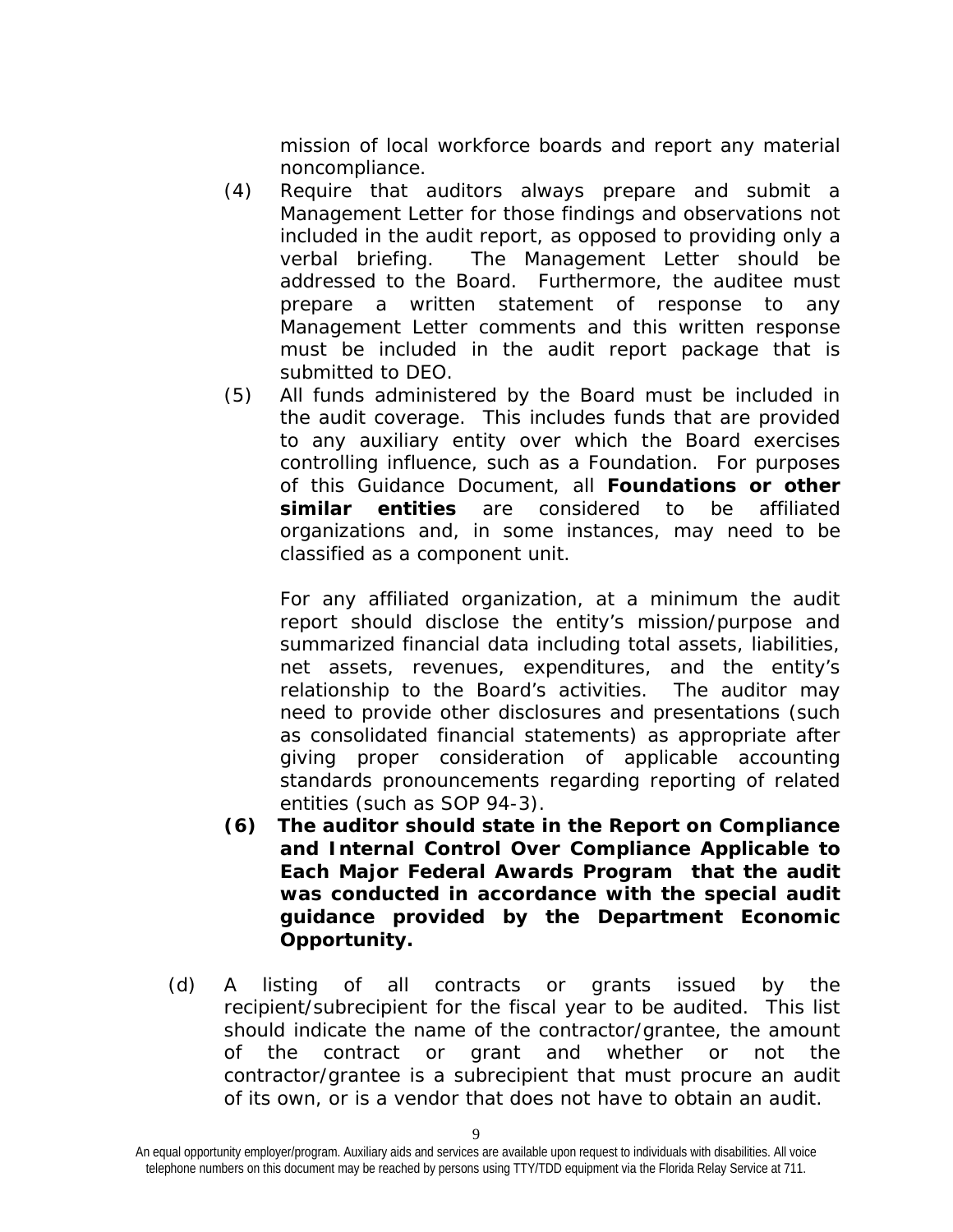**It is essential that RWBs (and other DEO recipients/subrecipients) determine individually whether each of their contractors/grantees should be classified as a "subrecipient" or a "vendor".** This distinction is explained in OMB Circular A-133, section .210. Audits are not normally required of "vendors". This determination should be documented.

- (e) DEO recipients and subrecipients must monitor their service providers in addition to any audits that may be required. The Annual Audit Plan should describe how this monitoring is to be accomplished.
- (f) Procedures for audit coverage in the event a service provider that should be audited goes out of business or unilaterally terminates the contract. These procedures should provide for a designated custodian of records, immediate notification by the service provider and an immediate audit, which could be a grantspecific audit.
- 2. Implement the Audit Plan as submitted to DEO.
- 3. Once the audit is completed, each RWB should have its auditor appear before the Board, or an appropriate committee of the Board, to explain the opinions expressed by the auditor and to discuss the significance of any audit findings, including any findings contained in the Management Letter.
- 4. Recipients and subrecipients must submit **a copy** of the audit report, with required corrective action plan, Management Letter and audit transmittal letter, to DEO within the **earlier** of 30 days after receipt of the audit report from the audit firm, or nine (9) months after the end of the entity's fiscal year. The reporting package should be mailed to the following address:

Mr. Joseph K Maleszewski, Inspector General Department Economic Opportunity MSC # 130, Caldwell Building 107 East Madison Street Tallahassee, Fl. 32399-4126 *(The copy submitted to the Inspector General should be a hard copy.)*

An equal opportunity employer/program. Auxiliary aids and services are available upon request to individuals with disabilities. All voice telephone numbers on this document may be reached by persons using TTY/TDD equipment via the Florida Relay Service at 711.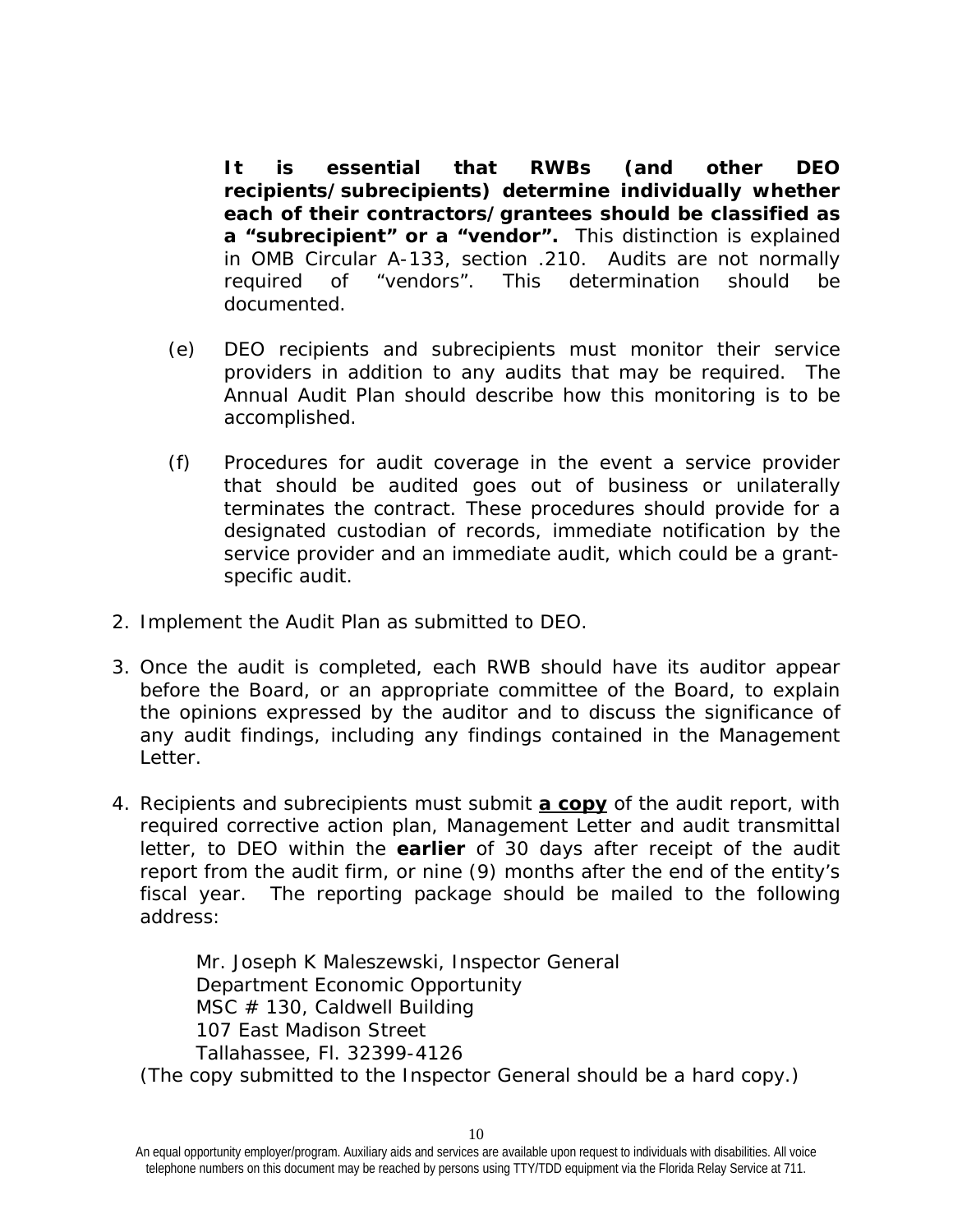In addition, one electronic copy of the audit report, corrective action plan, and management letter should be emailed to:

Financial Monitoring & Accountability (FMA) [FMA-RWB@deo.myflorida.com](mailto:FMA-RWB@deo.myflorida.com)

- 5. Auditors should submit copies of the audit report to WFI and the Chairperson of the Workforce Florida Finance Committee.
- 6. One paper copy and one electronic copy of the financial package with required submittal checklist shall be provided to the Auditor General's Office at the following addresses:

Auditor General Local Government Audits/342 Claude Pepper Building, Room 401 111 West Madison Street Tallahassee, FL 32399-1450

Email Address: [flauden\\_localgovt@aud.state.fl.us](mailto:flauden_localgovt@aud.state.fl.us)

7. In addition, the data collection form and appropriate number of copies of the A-133 audit report should be submitted to the Federal Audit Clearinghouse as required. The Federal Audit Clearinghouse will receive and process the audits for the Federal awarding agencies. To satisfy audit submission requirements, auditees or their auditors must submit one copy of the audit report for the Federal Audit Clearinghouse and one copy for each Federal awarding agency when the schedule of findings and questioned costs disclosed audit findings relating to Federal awards that the Federal awarding agency provided directly. Single Audit reporting package for fiscal periods ending on or after January 1, 2008, must be submitted using the Federal Audit Clearinghouse's Internet Data Entry System at:

#### <http://harvester.census.gov/fac/collect/ddeindex.html>

8. Receive and resolve service provider/contractor audits in compliance with audit/audit resolution requirements outlined in this document, the Federal Single Audit Act, The Florida Single Audit Act, OMB Circular A-133, and all governing rules and regulations.

An equal opportunity employer/program. Auxiliary aids and services are available upon request to individuals with disabilities. All voice telephone numbers on this document may be reached by persons using TTY/TDD equipment via the Florida Relay Service at 711.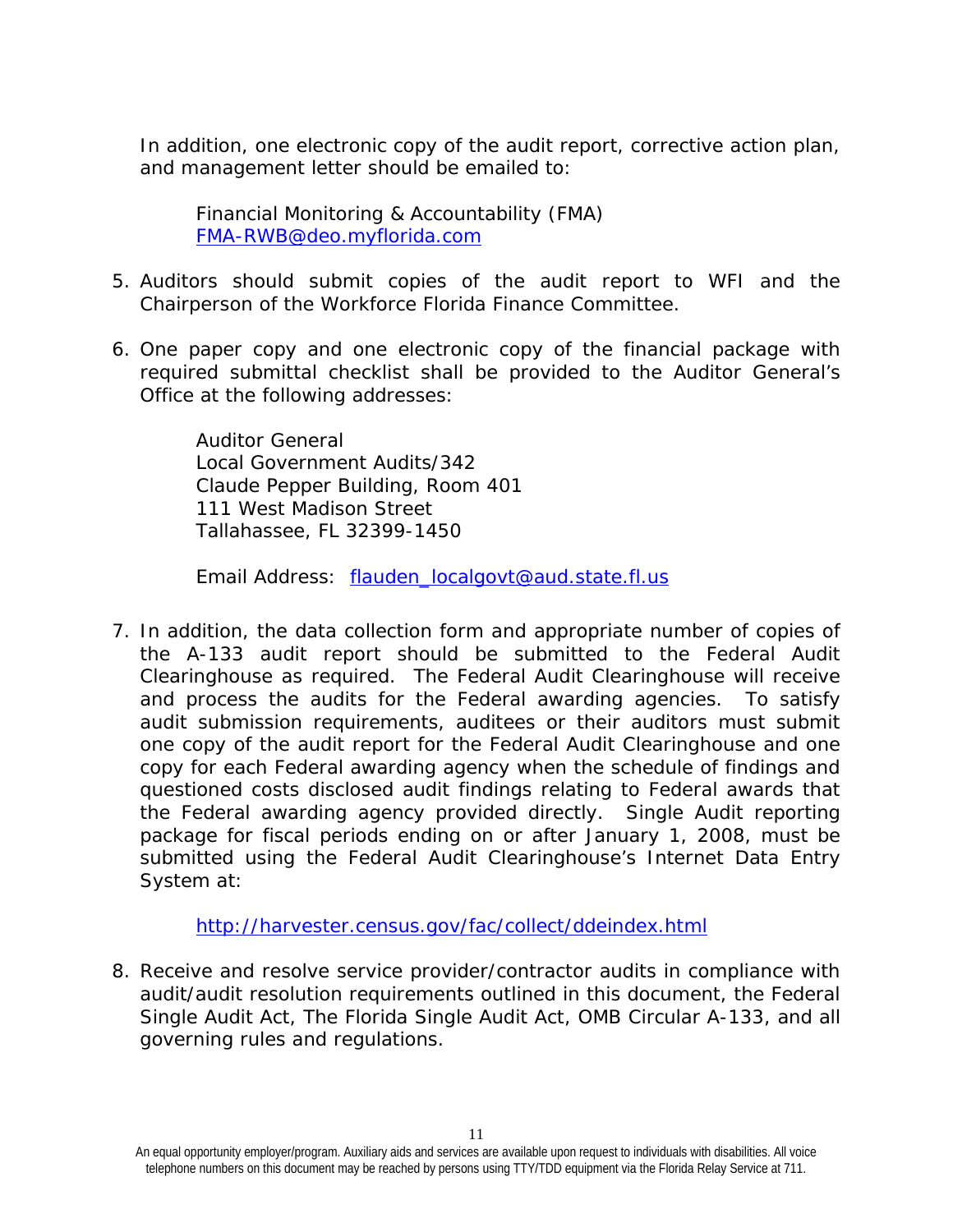# **VIII. Workforce Florida, Inc., Responsibilities**

WFI will arrange for training and education of Board members at both the local and state level regarding their fiduciary responsibilities. This training will cover the audit process and how to use the report results to evaluate the condition of the organization and the performance of those responsible for implementing the programs and financial systems being audited.

# **IX. Audit Resolution**

DEO, through the Office of Inspector General, and its recipients/subrecipients shall engage in informal discussions (audit resolution) whenever an audit report contains administrative findings and/or questioned costs. These informal discussions must be completed no later than six months after receipt of the audit report by DEO pursuant to the requirements of the Federal Single Audit Act, the Florida Single Audit Act and OMB Circular A-133. The objective of the resolution process is to ensure that corrective action is implemented by the recipient/subrecipient as appropriate and that a determination is made as to whether any costs questioned by an auditor should be disallowed and reimbursement requested. By the end of the six-month period, the DEO Inspector General will issue a written Management Decision to the subrecipient stating whether or not corrective actions have been adequate. The Management Decision will also indicate whether any questioned costs have been formally disallowed and must be repaid.

**Likewise, RWBs and other DEO recipients/subrecipients must resolve audit findings for their subrecipients.** The audit resolution must adhere to the following standards:

- 1. RWBs and other recipients/subrecipients of DEO, should have written procedures for the resolution of audit findings pertaining to service providers/contractors. These procedures should describe the following steps:
	- (a) A process for tracking the status of audit reports due from all subrecipients. Subrecipients must submit audit reports within the earlier of 30 days after the receipt of the auditor's reports or nine months after the end of the audit period.
	- (b) A process for reviewing each audit report and determining the adequacy of corrective action proposed or taken by auditee management.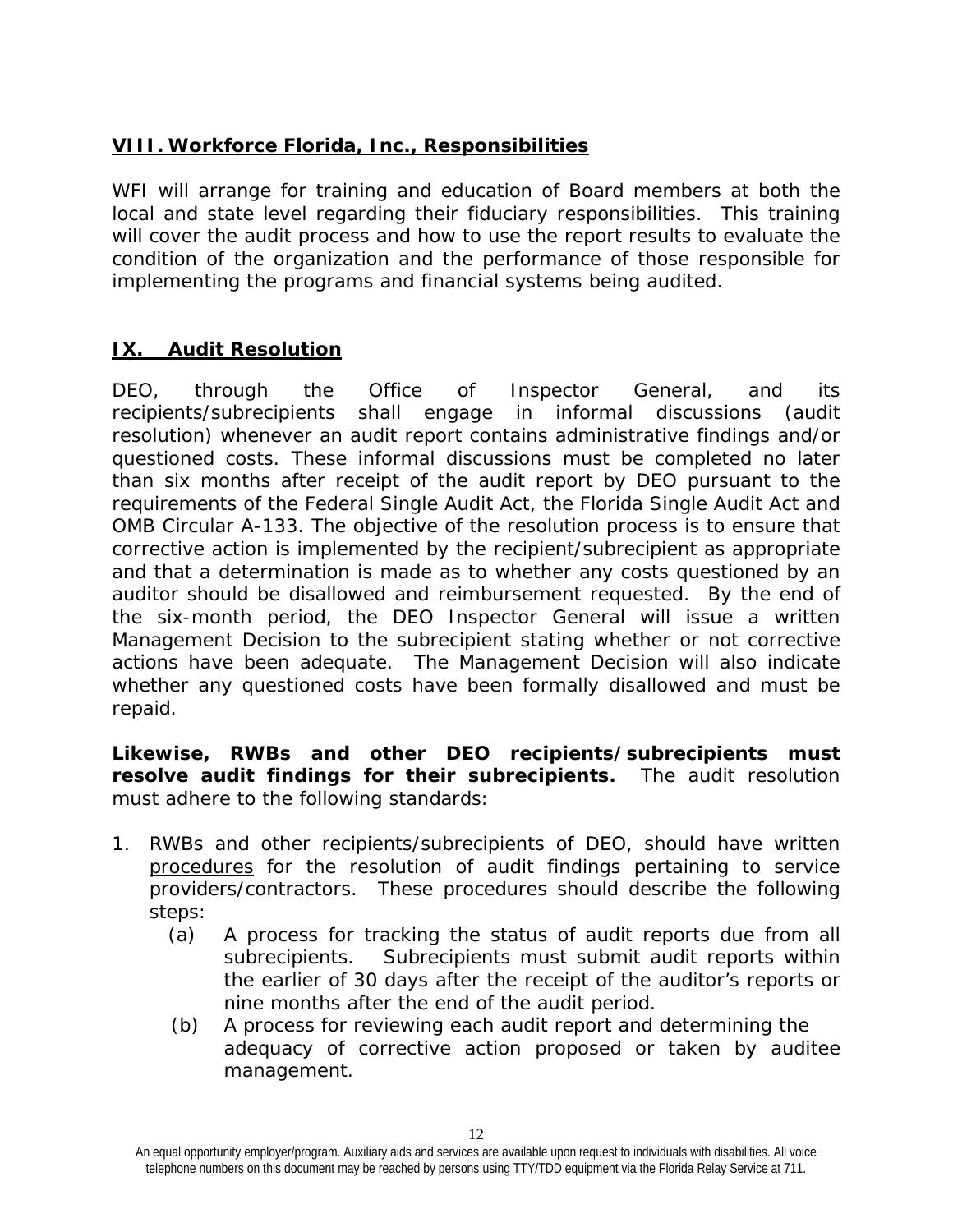- (c) Issuance of a written Management Decision which states whether or not questioned costs are allowed or disallowed and whether or not corrective actions regarding any administrative findings are adequate. A statement must be included in the Management Decision that all findings are subject to State and Federal review. This Decision must be issued within six months of receipt of the audit report.
- (d) The establishment of a debt if applicable, and repayment options that are available to the service provider/contractor. Any method of repayment other than cash must have prior DEO approval.
- (e) Service provider/contractor appeal rights.
- (f) When there are no findings to be resolved, the RWB should forward a letter to the service provider/contractor stating that there are no findings to be resolved, and the audit is considered resolved for the funding passed through the RWB.
- (g) In addition to resolving the findings made by the auditor, the entire audit report should be carefully reviewed for other issues that may warrant discussion with the contractor.

# **X. DEO Hearing/Appeal Procedures:**

Whenever a recipient or subrecipient of DEO, in accordance with the provisions of State and Federal regulations, requests a hearing to resolve any issue relating to an audit determination rendered by DEO or its agents, the following procedures shall be followed:

If DEO and the recipient or subrecipient cannot informally resolve disputed findings, the Office of Inspector General shall review all documentation and issue a Final Management Decision no later than six (6) months after the audit report was received by DEO pursuant to applicable laws and regulations. The Final Management Decision will be transmitted by certified mail, return receipt requested, and will discuss the status of each audit finding, such as: (a) findings that have been resolved through audit resolution activities; (b) findings for which corrective action is still in progress; (c) the disallowance of costs and a request for repayment; and (d) notice that the subrecipient may request a hearing pursuant to Section 120.57, Florida Statutes.

Within 21 calendar days of the receipt of the Inspector General's Final Management Decision, any affected recipient or subrecipient may request a hearing pursuant to section 120.57, Florida Statutes, by filing such request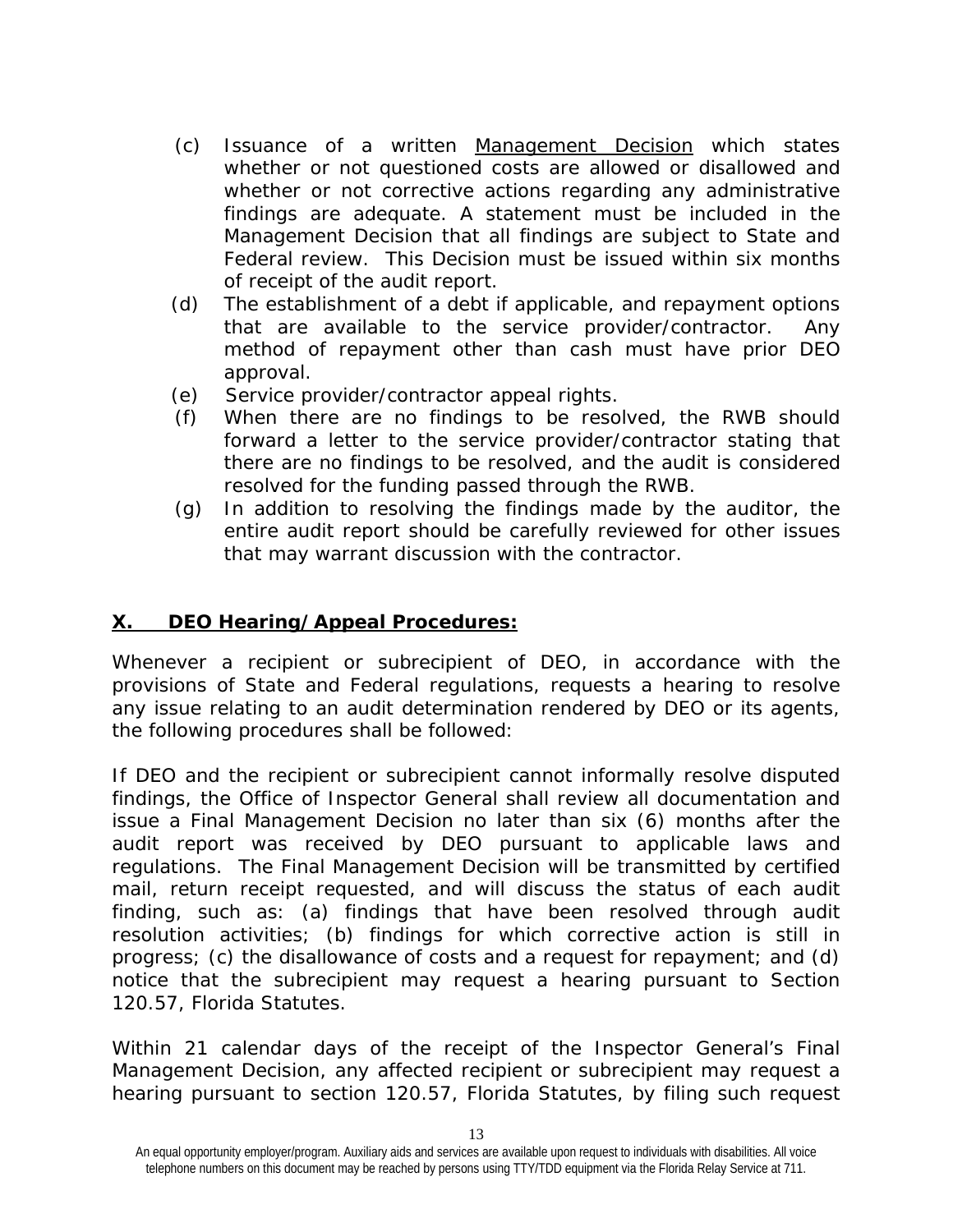by certified mail, return receipt requested, with: The Office of the Director, Department Economic Opportunity, ATTN: General Counsel, MSC # 150, Caldwell Building, 107 East Madison St., Tallahassee, Florida 32399-4128.

The request for a hearing shall state with specificity those provisions of the Final Agency Management Decision upon which a hearing is requested. Please refer to Rule 28-106.201, Florida Administrative Code, for the required contents of the petition (hearing) request. The request shall be considered filed upon receipt at the DEO General Counsel's office.

Those provisions of the Final Management Decision not specified for hearing, or the entire Final Management Decision when no hearing has been requested, shall be considered resolved and not subject to further review.

If within 21 days of receipt of the Final Management Decision, a request for hearing is not filed as required by certified mail, return receipt requested, the matter will be considered resolved as per the Final Management Decision of the Inspector General without issuance of further orders. The Inspector General shall thereafter take whatever actions are indicated by the Final Management Decision, which may include imposing sanctions, correcting operational procedures, collecting disallowed costs and terminating the contract.

Filings by mail of complaints, petitions, and any other requests for hearing shall be by certified mail, return receipt requested. A document is received and/or filed on date of delivery shown on the return receipt. If a copy of the document is sent to more than one representative of a contractor or subrecipient, the date shown on the earlier return is the date of the receipt. Unless otherwise stated, all documents shall be mailed to: Office of the Director, Department Economic Opportunity, ATTN: General Counsel, MSC # 150, Caldwell Building, 107 East Madison St., Tallahassee, Florida 32399- 4128.

#### **XI. Emergency Sanctions**

When the Director of the Department Economic Opportunity determines there is an emergency situation and finds it necessary to protect the integrity of state or Federal funds, or to insure the proper operation of the programs, the Director shall, if deemed necessary, immediately terminate or suspend the authority of a contractor, whether subrecipient or vendor, to obligate and withdraw funds and make alternative temporary arrangements to carry out any programs under contract. The contractor will be notified of